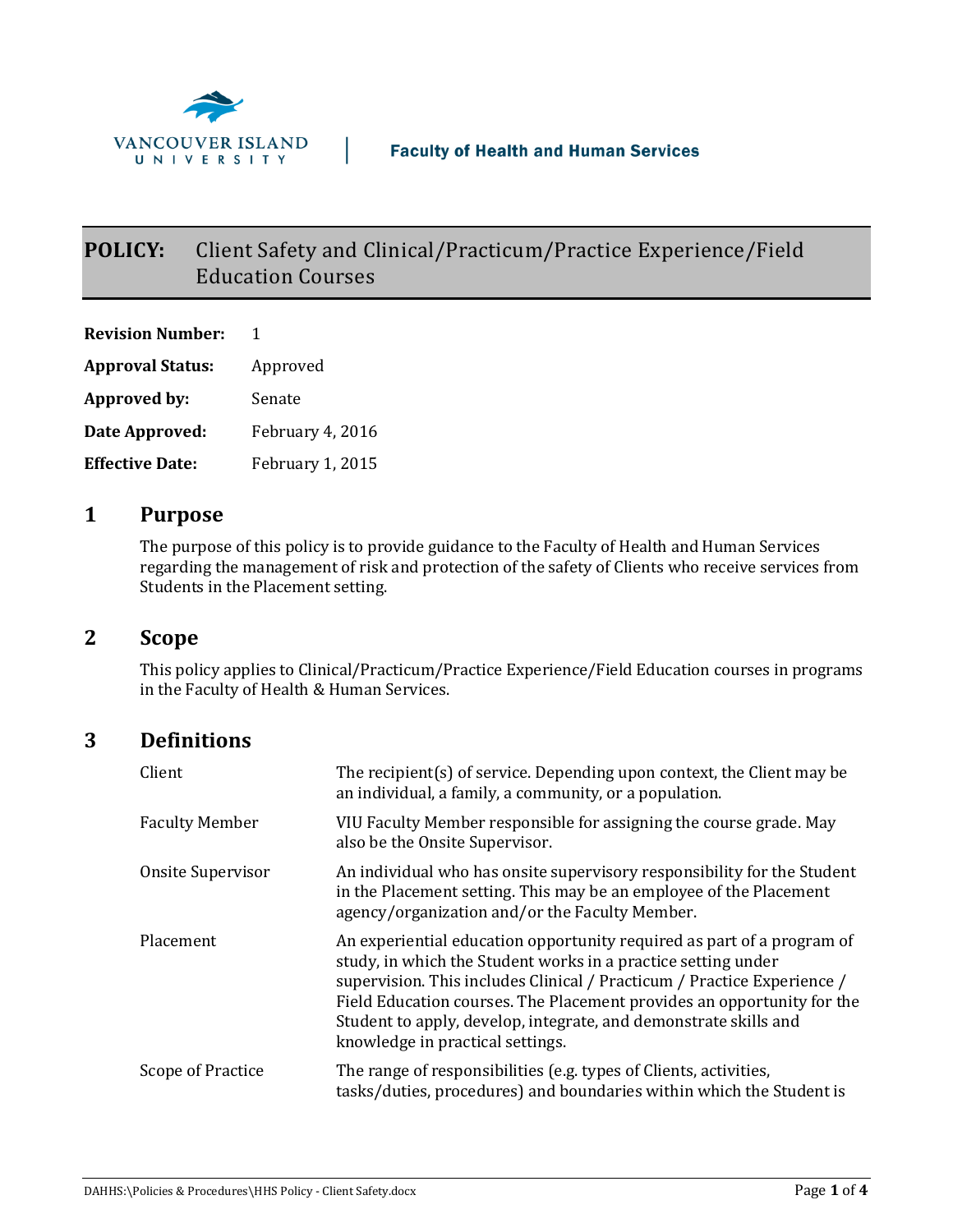|                        | authorized to practice under supervision. Scope of Practice is set by<br>legislated regulation, professional association and/or established<br>occupational competencies. The Student's Scope of Practice will also be<br>determined by the development of their learning and competencies as<br>they progress through the Program.               |
|------------------------|---------------------------------------------------------------------------------------------------------------------------------------------------------------------------------------------------------------------------------------------------------------------------------------------------------------------------------------------------|
| Student                | A VIU student enrolled in a Clinical / Practicum / Practice Experience /<br>Field Education course in a Faculty of Health and Human Services<br>program.                                                                                                                                                                                          |
| <b>Unsafe Practice</b> | Behaviour or incident that places the Client in jeopardy and/or at an<br>unacceptable level of risk for physical, psychosocial, or emotional harm.<br>This may include a behaviour which constitutes practice outside the<br>Student's current Scope of Practice (i.e. not currently authorized or<br>educated to perform at the time).           |
|                        | Refer to Faculty of Health and Human Services Policy: Client Safety and<br>Clinical/Practicum/Practice Experience/Field Education Courses.                                                                                                                                                                                                        |
|                        | Also refer to VIU's Student Conduct Code (Policy 32.05) regarding Unsafe<br>Practice situations involving violation of the Student Conduct Code (e.g.<br>endangering the safety of any individual, violence or threats of violence,<br>personal harassment, disruption of the learning/working environment,<br>alcohol or drug related offences). |

#### **4 Principles**

- 4.1 The needs, interests, and safety of Clients are always the first priority in the Placement setting.
- 4.2 The Student is a learner in the Placement setting, and mistakes are possible as part of the learning experience.
- 4.3 As a professional practitioner, the Faculty Member has an obligation regarding the protection and safety of Clients in the Placement setting.
- 4.4 The Faculty Member has a responsibility to continually assess the safe practice of the Student in the Placement setting.
- 4.5 Students are required to abide by professional/occupational regulations and standards of practice, and practice within the scope of their current learning.

## **5 Policy Statement**

- 5.1 Protecting Client safety and managing risk in the Placement setting
	- 5.1.1 The Faculty Member, Student, and Onsite Supervisor have joint responsibility to manage risk and ensure safe practice in the Placement setting.
	- 5.1.2 Students must work within their current Scope of Practice and level of competence.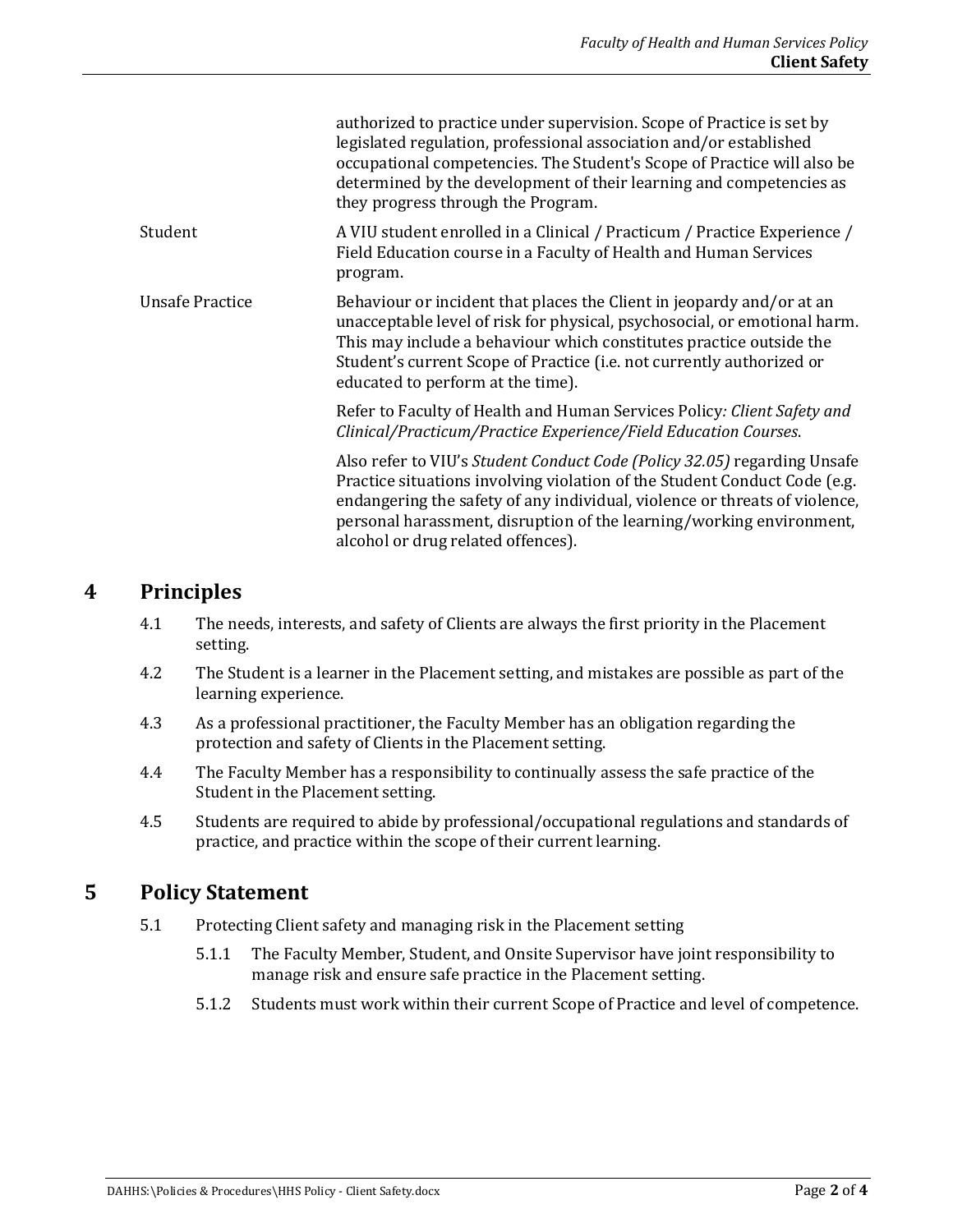- 5.2 Continuum of Unsafe Practice
	- 5.2.1 Areas of Unsafe Practice include, but are not limited to:
		- o Accountability, professional behaviour, and respect (e.g. failure to accept responsibility for one's own actions, dishonesty, breach of confidentiality, performing outside his/her Scope of Practice).
		- $\circ$  Judgement (e.g. impaired judgement due to drugs, alcohol, lack of sleep; poor clinical decision-making)
		- o Patterns of behaviour (e.g. failure to change behaviours based on feedback)
		- o Competencies (failure to perform skills competently)
		- $\circ$  Communication (e.g. ineffective communication with Clients and/or coworkers).
	- 5.2.2 Unsafe Practice occurrences or behavior can pose differing levels or degrees of risk and/or harm to the Client that can be presented along a continuum from minimal risk (level 1) to unacceptable risk (level 2) to high risk or actual harm (level 3), as described below.

It is recognized that safety of Student practice is a dynamic situation, and the degree of risk may escalate at any time.

- 5.3 Levels of Unsafe Practice
	- 5.3.1 Level 1 Unsafe Practice is a demonstration of, or potential for, Unsafe Practice where an occurrence/behavior/attitude presents minimal risk for Client harm (Examples: single minor incident demonstrating poor judgement; inadequate preparation posing minimal risk to Clients.)
	- 5.3.2 Level 2 Unsafe Practice is an occurrence, event, attitude, behaviour, or pattern of behaviour that places the Client or others at an unacceptable risk for harm (physical, emotional, psychosocial). (Examples: repeated medication errors, pattern of inadequate knowledge and/or lack of preparation for Client care, demonstrating a lack of empathic response to challenging Client conditions.)
	- 5.3.3 The Program Team Leader and/or Chair will be informed about a Level 2 intervention. (Refer to *Procedure: Client Safety and Clinical/Practicum/Practice Experience/Field Education Courses*, Section 2.)
	- 5.3.4 Level 3 Unsafe Practice is an occurrence, behaviour, or pattern of behaviour that compromises Client safety and results in high risk for harm, or actually harms the Client or others. (Examples: breach of Client confidentiality/privacy; violent / angry/emotional behaviour; practice error or adverse event; consistent display of inappropriate/unacceptable level of knowledge/skill impacting the ability to plan and deliver safe Client care.)
	- 5.3.5 The Chair will be informed about a Level 3 intervention. (Refer to Procedure: *Client Safety and Clinical/Practicum/Practice Experience/Field Education Courses*, Section 2.) The Chair may inform others at her/his discretion.
- 5.4 Responsibilities in Responding to Unsafe Practice
	- 5.4.1 The Faculty Member is responsible for determining the appropriate response and intervention to address issues of Unsafe Practice, as outlined in *Procedure: Client Safety and Clinical/Practicum/Practice Experience/Field Education Courses*.